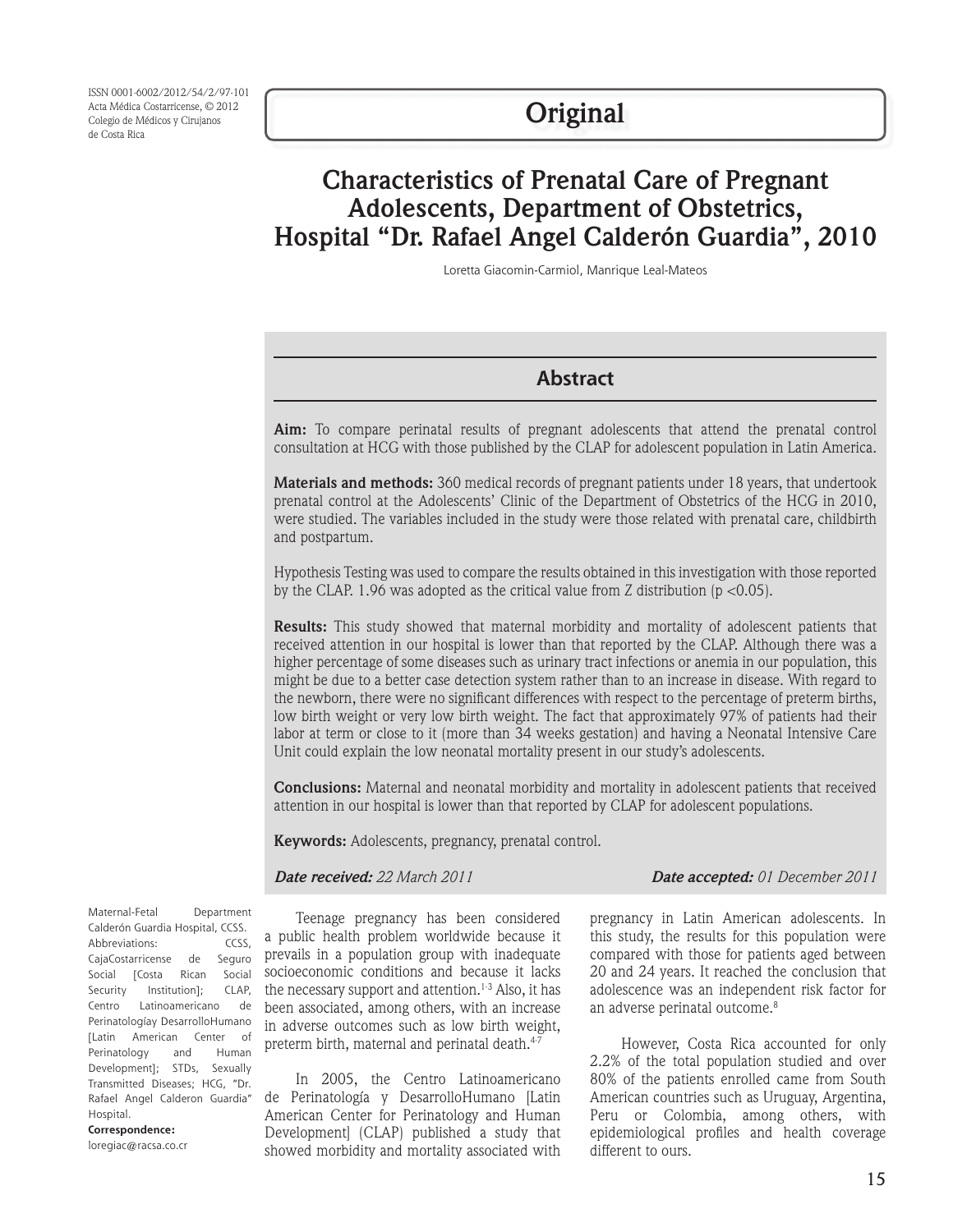The purpose of the hereby-described study was to compare the obstetric outcomes obtained in our hospital with the ones derived from CLAP's research.

## **Method**

We did an analytical observational cross-sectional study based on the clinical records of the adolescents that received prenatal care during the study's period. This research was approved by the Research Ethics Committee of the HCG prior to its execution (Document CLOBI-13-11-2010).

Using a consecutive non-probability sampling, 360 medical records were included and analyzed. These records corresponded to pregnant patients under 18 years that undertook prenatal care at the Adolescents' Prenatal Clinic of the Department of Gynecology and Obstetrics of the Calderon Guardia Hospital in the period between January 1<sup>st</sup> and April 4th 2010 (on this date the total sample was completed). The sample size was calculated based on the 2340 adolescent patients treated at the Calderon Guardia Hospital during 2009 and on a maximum complications prevalence of 50%. An error.  $=0.05$  and an error.  $=0.80$  was estimated, for which System Statcalc of the EpiInfo 2002 program was used.

The analysis excluded any patient who had an incomplete form of any of the variables of interest that would not allow meeting the study's objectives.

The patients were identified using the daily schedule of the Adolescents' Prenatal Care Clinic Consultation. The medical record number of each patient was obtained from the schedule in order to request the record for review. In case the patient met the exclusion criteria, a new one replaced her in a consecutive manner.

The maternal variables related to prenatal care included were: age in years, marital status, occupation, school dropout, use of licit and illicit drugs, age of first intercourse, number of sexual partners, history of sexual transmitted diseases, history of sexual abuse, number of pregnancies, history of use and type of birth control method, desired pregnancy, history of abortions, morbidity previous to pregnancy, pregnancyinduced morbidity, number of prenatal care visits, prepregnancy body mass index and weight gain during pregnancy, number of hospitalizations during pregnancy and pre-delivery hemoglobin.

The variables analyzed related to child birth were: gestational age in complete weeks, type of delivery, use of episiotomy, presence of tears and presence and type of postpartum complications.

The neonatal variables studied were: sex, weight at birth in kilograms, height in centimeters, head circumference in centimeters, Apgar score at 5 minutes, need for neonatal resuscitation, need for hospitalization, number of days in hospital and newborn's condition when discharged.

The information was collected using a spreadsheet designed for this study.

The EpiInfo 2002 program was used for processing of data. Qualitative variables were analyzed using frequencies and proportions. The results obtained from the quantitative variables were expressed using the arithmetic mean and standard deviation. For the comparison of the results obtained in this investigation with the ones reported by the CLAP, a Compliance Test for Hypothesis Testing was used. The significance level established was values of  $\overline{Z}$  less than or greater than 1.96 (p  $\leq$ 0.05)°. Excel 2007 was used to create the tables.

# **Results**

#### **General characteristics of the study population**

From the total study population, the mean age was 16.6 years (SD + 1.16).  $A56.1\%$  (n=202; 95% CI 50.8-61.3) of the patients were single at the time of their first prenatal care appointment. The percentage of school dropout was 51.7% (n=186; 95% CI 46.4-56.9) and only 6.7% (n=24; 95% CI 4.4- 9.9) had some kind of employment. A 7.5% (n=27, 95% CI 5.1-10.9) reported to have used some type of legal or illegal substance. The prevalence of smoking, as well as of alcohol and drug consumption for the total sample was 18.1% (n=65; 95% CI 14.3-22.5),  $0.6\%$  (n=2; 95% CI 0.1-2.2) and 2.8% (n=10; 95% CI 1.4-5.2), respectively.

A16.9% (n=61; 95% CI 13.3-21.3) suffered from some type of disease before pregnancy. Of these, 34.4% (n=21; 95% CI 27.7-47-7) reported bronchial asthma as the most common disease.

The mean age of first sexual intercourse was 15.1 years  $(SD + 1.29)$ . The median of sexual partners was 2, with a range from 1 to 30. The prevalence of sexually transmitted diseases (STDs) diagnosed in the sample was 6.7% (n=24; 95% CI 4.4- 9.9). The most common STD diagnosed was infection with human papillomavirus in 19 of these 24 patients (79.2%; 95% CI 57.8-92.9). Only 5.3% (n=19; 95% CI 3.3-8.3) reported history of sexual violence.

A 79.2% (n=285; 95% CI 74.6-83.2) reported their pregnancy as "unplanned." In contrast, only 28.1% (n=101; 95% CI 23.5-33.1) reported to have used some birth control method after the onset of sexual intercourse. Oral contraceptives were the most used by 52.5% (n=53; 95% CI 42.3-62.5) of patients.

### **Characteristics of prenatal care**

Regarding their prenatal care, 89.7% (n=323; 95% CI 86.1-92.7) of patients were in their first pregnancy. Only 62.2% (n=224; 95% CI 57.0-67.2) had reliable dates of last menstrual period. However, 72.8% (n=262; 95% CI 67.9-77.3) had an ultrasound early in the first quarter that confirmed gestational age.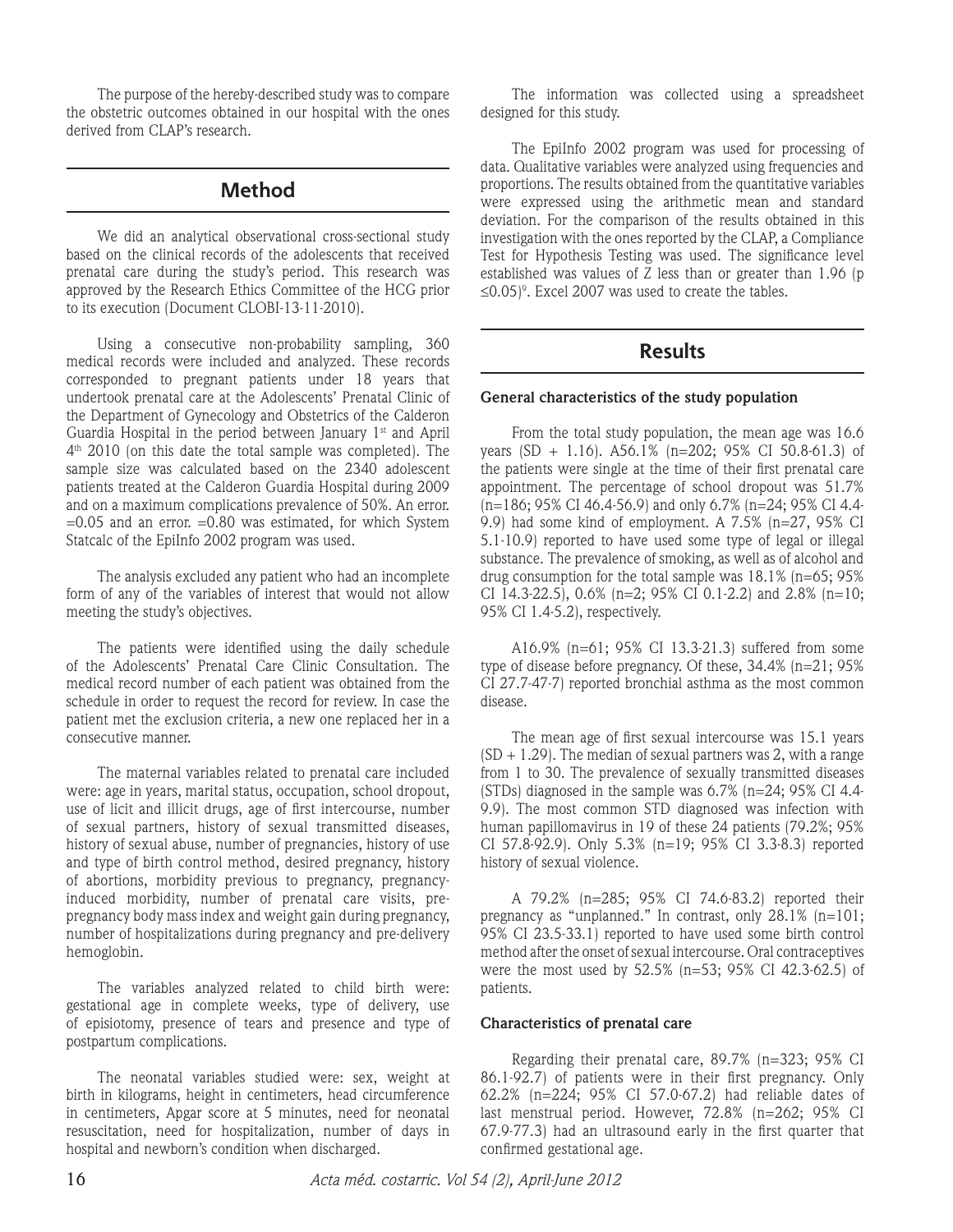Prenatal care in adolescents / Giacomin-Carmiol and Leal-Mateos

| Table 1. Percentage of prenatal obstetric complications.<br>Study on the characteristics of prenatal care among adolescents, HCG, 2010. |     |                   |               |         |  |  |
|-----------------------------------------------------------------------------------------------------------------------------------------|-----|-------------------|---------------|---------|--|--|
|                                                                                                                                         | n   | Giacomin/Leal (%) | $CLAP$ $(\%)$ | p value |  |  |
| <b>First pregnancy</b>                                                                                                                  | 323 | 89.7              | 75.7          | 0.001   |  |  |
| <b>Tobacco consumption</b>                                                                                                              | 19  | 5.3               | 9.5           | 0.01    |  |  |
| Normal prepregnancy BMI                                                                                                                 | 225 | 62.6              | 66.8          | 0.90    |  |  |
| Number of prenatal visits >5                                                                                                            | 340 | 94.4              | 41.2          | < 0.001 |  |  |
| Preeclampsia                                                                                                                            | 8   | 2.2               | 4.7           | 0.01    |  |  |
| Eclampsia                                                                                                                               | 0   | 0.0               | 0.5           | 0.17    |  |  |
| <b>Gestational DM</b>                                                                                                                   | 0   | 0.0               | 1.1           | 0.04    |  |  |
| <b>Urinary infection</b>                                                                                                                | 112 | 31.1              | 4.3           | 0.001   |  |  |
| Premature rupture of membranes                                                                                                          | 32  | 8.9               | 6.6           | 0.70    |  |  |
| Pre partum anaemia                                                                                                                      | 44  | 12.2              | 6.8           | 0.001   |  |  |

| Table 2. Percentage of complications related to childbirth.<br>Study on the characteristics prenatal care of adolescents, HCG, 2010. |     |                   |                 |         |  |  |
|--------------------------------------------------------------------------------------------------------------------------------------|-----|-------------------|-----------------|---------|--|--|
|                                                                                                                                      | n   | Giacomin-Leal (%) | <b>CLAP (%)</b> | p value |  |  |
| <b>Cesarean Birth</b>                                                                                                                | 66  | 18.3              | 14.1            | 0.02    |  |  |
| Episiotomy                                                                                                                           | 177 | 49.2              | 69.3            | < 0.001 |  |  |
| <b>Postpartum Hemorrhage</b>                                                                                                         | 26  | 7.3               | 5.4             | 0.10    |  |  |
| Postpartum endometritis                                                                                                              | 6   | 1.7               | 9.0             | < 0.001 |  |  |
| Maternal death                                                                                                                       | 0   | 0.0               | 5.4             | < 0.001 |  |  |

| Table 3. Percentage of complications related to the newborn.<br>Study on the characteristics prenatal care of adolescents, HCG, 2010. |    |                   |               |             |  |  |
|---------------------------------------------------------------------------------------------------------------------------------------|----|-------------------|---------------|-------------|--|--|
|                                                                                                                                       | n  | Giacomin-Leal (%) | $CLAP$ $(\%)$ | p value     |  |  |
| Preterm delivery                                                                                                                      | 48 | 13.3              | 10.8          | 0.12        |  |  |
| Low birth weight                                                                                                                      | 27 | 7.5               | 10.2          | 0.09        |  |  |
| Very low birth weight                                                                                                                 | 9  | 2.5               | 1.5           | 0.11        |  |  |
| <b>Fetal death</b>                                                                                                                    | 3  | 0.8               | 15.7          | ${}< 0.001$ |  |  |
| Apgar less than 7 at 5 min                                                                                                            | 13 | 3.6               | 1.1           | ${}< 0.001$ |  |  |

A 94.4% (n=340; 95% CI 91.4-96.5) reported more than 5 prenatal care appointments. Only 62.6% (n=221; 95% CI 57.3- 67.7) had a normal pre-gestational Body Mass Index (BMI). The mean weight gain during pregnancy was  $12.1$  kg (SD  $+$  4.7).

A 12.2% (n=44; 95% CI 9.1-16.2) of patients suffered from anemia. The mean value of pre-partum hemoglobin was 12.3 g/dl (SD + 0.97). The 31.1% (n=112; 95% CI 26.4-36.2) reported some type of urinary tract infection. A 2.2% (n=8; 95% CI 1.0-4.5) suffered from pre-eclampsia; there were no cases of eclampsia. Neither were there cases of gestational diabetes mellitus; the mean blood glucose value following a 50-gram glucose load was 95.1 mg/dl (SD + 15.6).

Only 16.5% (n=59; 95% CI 12.9-20.8) of the patients required hospitalization during their pregnancy. The most common diagnosis for hospitalization was threat of preterm delivery in 24 of these 59 patients (40.7%; 95% CI 28.1-54.3). The prevalence of preterm delivery on the sample was 13.3% (n=44, 95% CI 10.1-17.4). Out of the total patients, 3.3%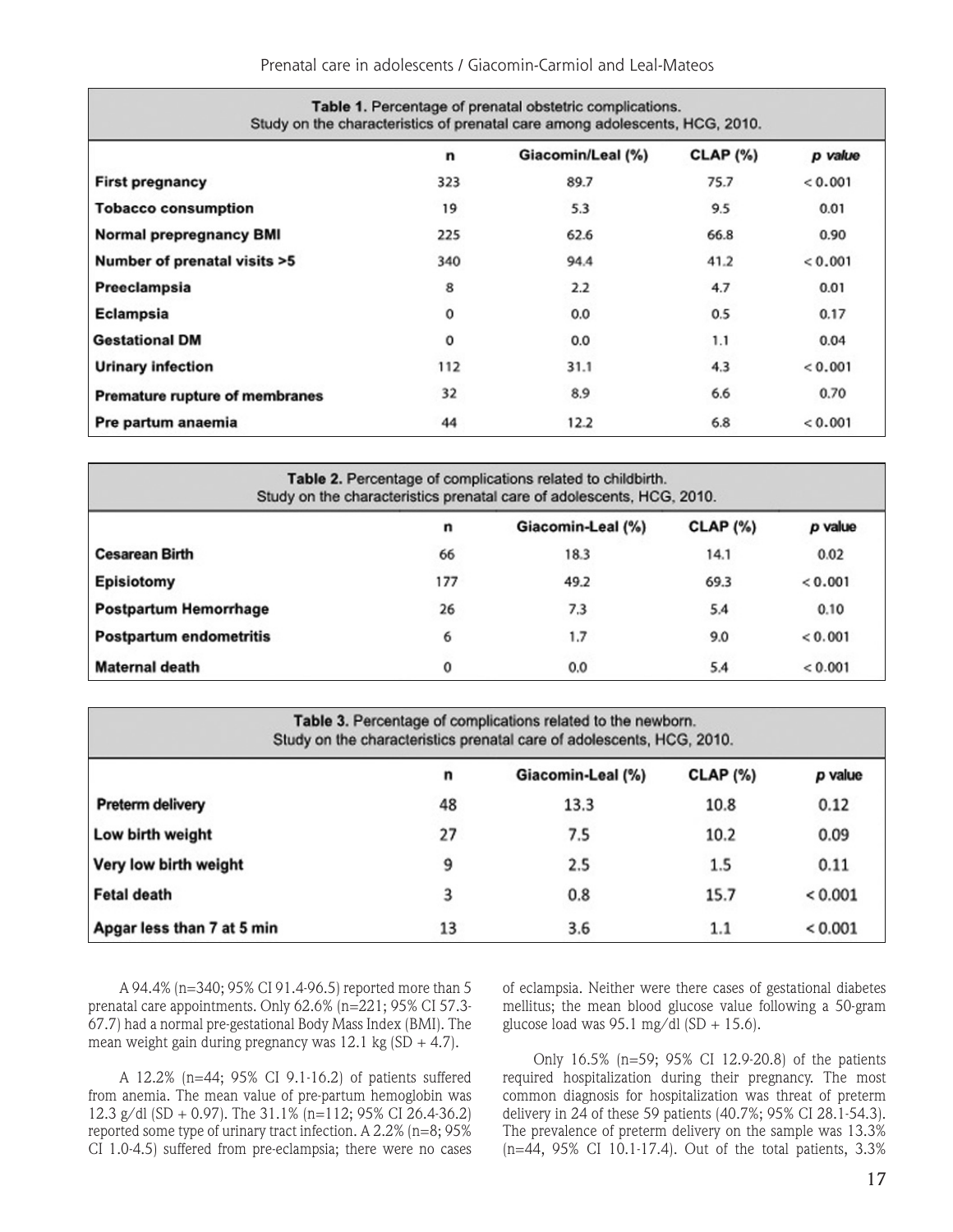(n=12; 95% CI 1.8-5.9) gave birth before 34 weeks and 10.0% (n=36; 95% CI 7.2-13.7) between gestation weeks 34 and 37. An 8.9% of them (n=32; 95% CI 6.2-12.4) had a premature membrane rupture.

The percentage of congenital defects detected during prenatal care was 5.3% (n=19; 95% CI 3.3-8.3). Of the total of defects detected, those related to the urinary system were the most common (n=4/19; 21.5%).

#### **Characteristics ofthe delivery**

With respect to the variables of delivery, the mean gestational age was  $38.2$  (SD  $\pm$  2.2) weeks. The mean weight of newborns was 3050 g (SD  $\pm$  550). The size and mean head circumference were 48.7 cm (SD  $\pm$  2.9) and 33.6 (SD  $\pm$  1.9), respectively. A 3.6% (n=13; 95% CI 2.0-6.3) of the newborns had Apgar scores lower than 7 at 5 minutes. The percentage of episiotomies and tears was 49.2 (n=177; 95% CI 43.9-54.5) and 43.6% (n=91; 95% CI 37.9-48.5), respectively. A 13.1% (n=47; 95% CI 9.8- 17.1) of newborns required some kind of resuscitation and 16.9% (n=61; 95% CI 13.3-21.3) of the total required hospitalization. The median hospital stay for these newborns was 11 days (2-30 days). Perinatal mortality was  $0.8\%$  (n = 3; 95% CI 0.2-2.6).

#### **Characteristics of the postpartum**

Regarding the postpartum variables, 24.2% (n=87; 95% CI 19.9-29.0) had at least one complication. Of these, the most frequent complication was postpartum anemia in 33.3% (n=29, 95% CI 23.6-44.3) of cases, followed by episiotomy dehiscence in 20.7% (n=18; 95% CI 12.7-30.7) and mastitis in 17.2% (n=15, 95% CI 10.0-26.8) of the cases.

Tables 1, 2 and 3 show the comparison between adolescents in our study and what the CLAP published in their 2005 study.

### **Discussion**

This research shows the results obtained from a study of the patients who attended the adolescents' consultation of the HCG, which was formally established in the year preceding the execution of this research. Because it is a hospital-based study and not a population study, the results are applicable only to patients treated in the HCG.

This study is not free from information bias, since it uses information from the medical records of the patients asa source of data.

Notwithstanding these methodological limitations, this material shows how maternal morbidity and mortality of adolescent patients treated in our hospital is lower to the one reported by CLAP.13 Although some diseases, such as urinary infections and anemia, occurred on a significantly higher percentage in our population, this is perhaps due to a better detection system rather than to an increase of the pathology. In recent years, it has been compulsory to conduct a urinalysis on all patients in every prenatal care visit and to evaluate at least on two occasions hemoglobin levels in our patients. This could justify the results obtained.<sup>10</sup>

Likewise, the percentage of more-than-5 prenatal care appointments in our population surpasses those reported by the CLAP13, suggesting also a better surveillance system for these diseases during pregnancy. The latter may be improving also due to early detection of modifiable risk factors or certain diseases, such as preeclampsia, which, recognized in advance, decrease the prevalence of obstetric complications in our teenagers.

With regard to the newborn, we did not find significant differences in the percentage of preterm births, underweight or very low birth weight products. While it was not detailed in the paper published by CLAP13, approximately 97% of births patients treated in our clinic came at or near term (more than 34 weeks gestation), which could explain the low neonatal mortality in our adolescents. However, it should be noted the HCG also has a Neonatal Care Unit that allows an integral treatment of patients and allows the provision of specialized resources for their care.

However, even if taking into consideration the availability of resources offered by our hospital, we consider that most of the good results obtained in this study are due to the implementation of an exclusive outpatient clinic for the pregnant adolescent patient. The integrated (perinatologist, nurse midwife, psychologist and social worker) and systematic approach of patients allows, as we said above, the early identification of some factors or situations, that when recognized early, decrease the prevalence of obstetric complications.

Contribution of each author: each of the authors participated in the planning of the study, collection and processing of data, as well as in the analysis and interpretation of it.

### **References**

- 1. Maddaleno M, Silber TJ. An epidemiological view of adolescent health in Latin America. J Adolesc Health. 1993; 14:595-604.
- 2. Scholl TO, Hediger ML, Belsky DH. Prenatal care and maternal health during adolescent pregnancy: A review and meta-analysis. J Adolesc Health 1994; 15: 444-456.
- 3. Otterblad OP, Cnattingius S, Goldenberg RL. Determinants of poor pregnancy outcomes among teenagers in Sweden. Obstet Gynecol 1997; 89: 451-457.
- 4. Fraser Am, Brockert JE, Ward RH. Association of young maternal age with adverse reproductive outcomes. N Engl J Med 1995; 332: 1113-1117.
- 5. Jolly MC, Sebire N, Robinson HS, Regan L. Obstetrics of pregnancy in women less than 18 years old. Obstet Gynecol 2000; 96: 962- 966.s
- 6. Smith GC, Pell T. Teenage pregnancy and risk of adverse perinatal outcomes associated with the first and second births: Populations based retrospective cohort study. BMJ 2001; 323: 476-479.